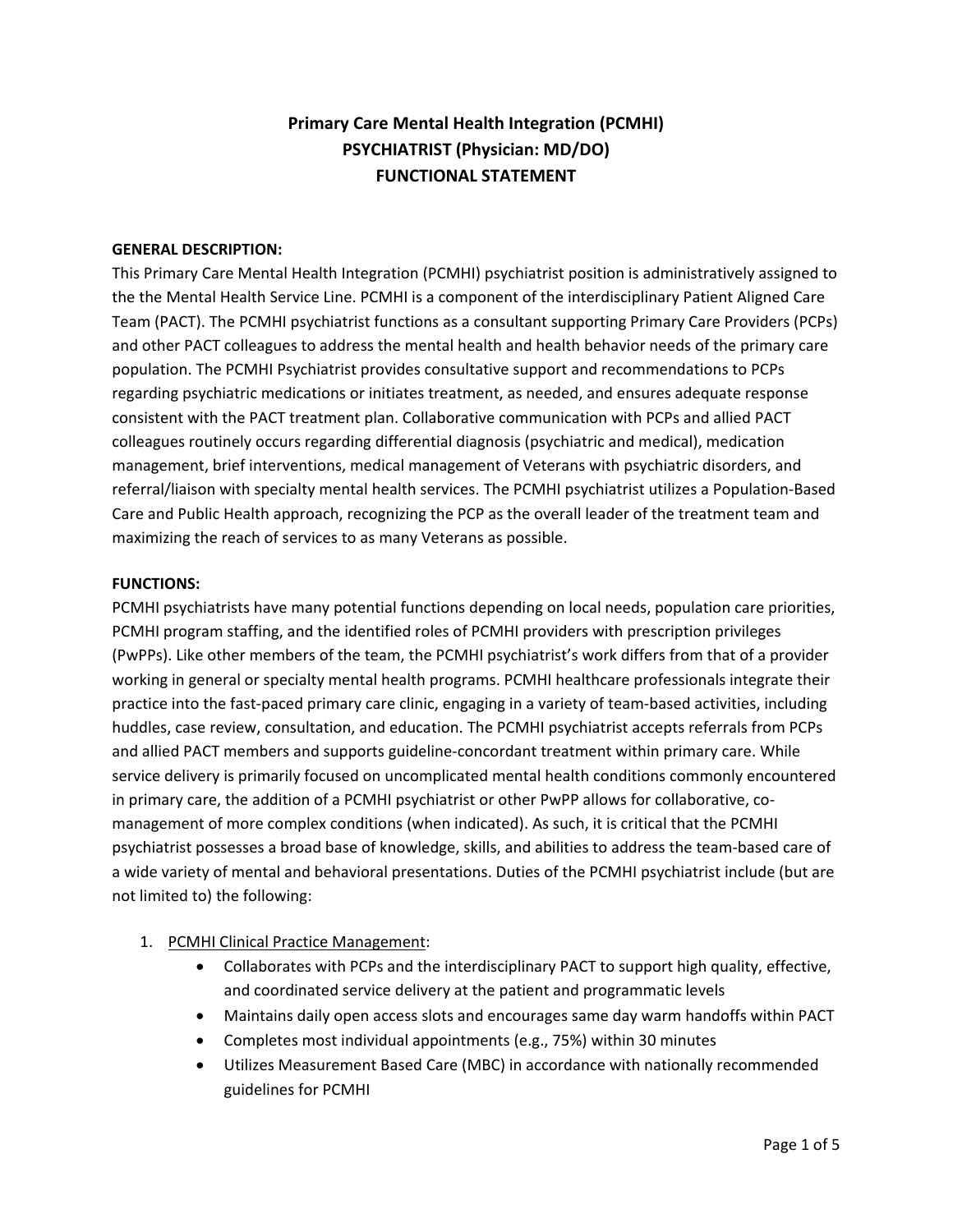- Conducts brief (e.g., 30 minutes or less), functionally-oriented, psychiatric assessments that are targeted to the main reason(s) for referral and less extensive than traditional psychiatric evaluations (consistent with [2014 VHA Memorandum\)](https://vaww.va.gov/vhapublications/ViewPublication.asp?pub_ID=7823)
- Supports Stepped-Care principles to facilitate "on-time, on target" services to Veterans, matching the intensity of services with the level of clinical need
- Refers Veterans with more severe or complex needs to the appropriate general or specialty mental health program, providing liaison services and/or time-limited care to bridge transitions, if required
- Shares on-call duties as assigned by service line leadership and maintains readiness to assist with psychiatric emergencies that may arise in the primary care setting
- Ensures quality of care by successfully completing the national VA PCMHI Competency Training Program (or approved equivalent) and associated ongoing education modules

# 2. Documentation:

- Writes clear, concise notes that are optimized for collaboration within PACT
- Notes document important elements for team collaboration (e.g., MBC, curbside consultation/team care discussion, liaison with specialty care providers) as appropriate
- Clinical documentation and encounter billing procedures are completed appropriately and timely (e.g., within 24 hours)
- Documentation includes completion of relevant clinical reminders, measurement based care, and medication reconciliation, as appropriate

# 3. Consultation and Interdisciplinary Team-Based Skills:

- Through ongoing consultation, education, and co-management, builds capacity of PACT and PCPs to effectively address mental health needs that can be managed as part of routine primary care, including emphasis on prevention, early identification, and early treatment efforts
- Provides clinical oversight and consultation as a required component of PCMHI Collaborative Care Management (CoCM), dedicating appropriate time each week (one to three hours per care manager) for case discussion, panel review/monitoring, and recommendations for collaborative management with the PCP (e.g., needed laboratory testing, medication adjustment, referral, behavioral intervention, etc.)
- Maintains readiness to assist with urgent/emergent situations that may develop within PCMHI CoCM or other PACT workflow
- Tolerates interruptions, demonstrates flexibility and adaptability, and maintains availability for ad hoc team discussion, curbside consults, or warm hand offs, as needed
- Engages in PACT huddles and meetings to cultivate optimal team functioning and serve as a subject matter expert for psychiatric considerations, biological bases of behavior, and the interplay of mental and medical conditions
- Provides chart based consultation, including E-Consults, as needed/requested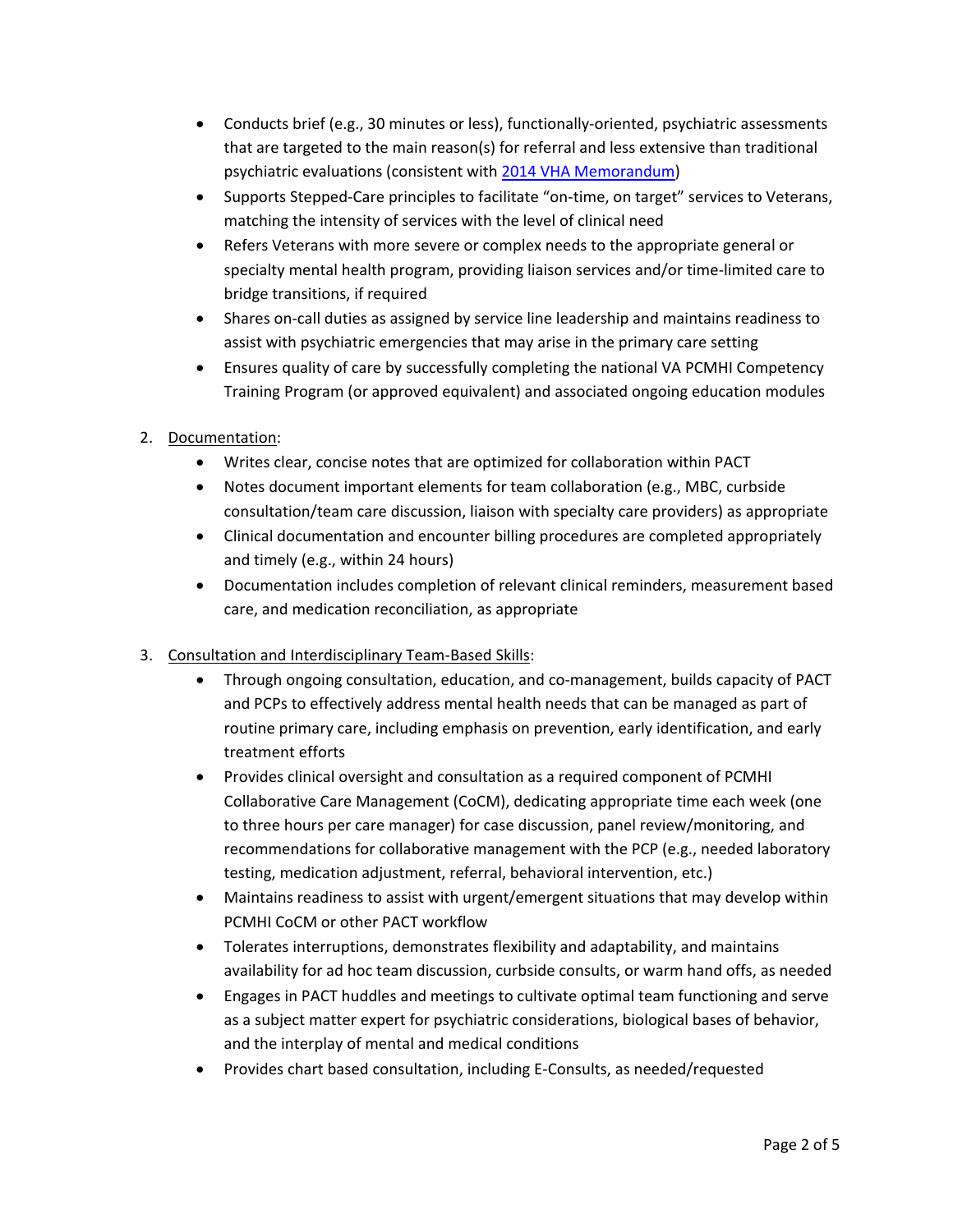- Provides education on mental health and health behavior issues, including medication support updates, practice guidelines, effective patient communication, motivational enhancement, behavior change, etc.
- Works collaboratively with other team members in PCMHI to ensure high quality, effective, Veteran-centered services at the patient and programmatic levels

# 4. Administration:

- Serves on Medical Center or Healthcare System, VISN, and/or National VA committees or task forces, as endorsed by supervisors
- Participates in Psychiatry privileging, educational and peer review activities, in accordance with Psychiatry and medical center policies
- Abides by applicable medical staff bylaws and participates accordingly
- 5. Academic/Teaching/Training:
	- Participates in grand rounds and maintains continuing education
	- In academically affiliated settings, supervises psychiatric residents or other allied healthcare students in accordance with training program policies and accrediting agency requirements
	- Serves as a collaborating physician for APRNs or PAs, as needed
	- Provides staff and student didactic training and consultation as requested in content areas of scholarly and/or clinical expertise
- 6. Research/Program Evaluation:
	- Participates in scholarly activities, including program evaluation, quality improvement, and/or officially approved research, particularly related to the optimal functioning of integrated care

# **QUALIFICATIONS:**

- Full medical licensure in a US State or Territory. Board Certification or Eligibility by the American Board of Psychiatry.
- The incumbent is required to exercise judgment in the selection of or adaptation of standard and accepted psychiatric theories, techniques, and practices in treating patients or developing new techniques and programs for the treatment of specialized problems or clinical populations.
- The incumbent is guided principally by the policies, principles, professional ethics and techniques of accepted Psychiatric practice. Additional guides are available in the form of VACO directives, program guides and circulars, health care facility memoranda, bulletins, union contracts, supervisory memoranda, policy and procedure statements, position descriptions, performance standards, and JCAHO and/or CARF criteria. Incumbent is expected to independently make use of guides in a creative, flexible manner and must use sound judgment in selecting techniques or introducing new practices and methods, adapting these as necessary to fit the needs of the patient population with which he or she works.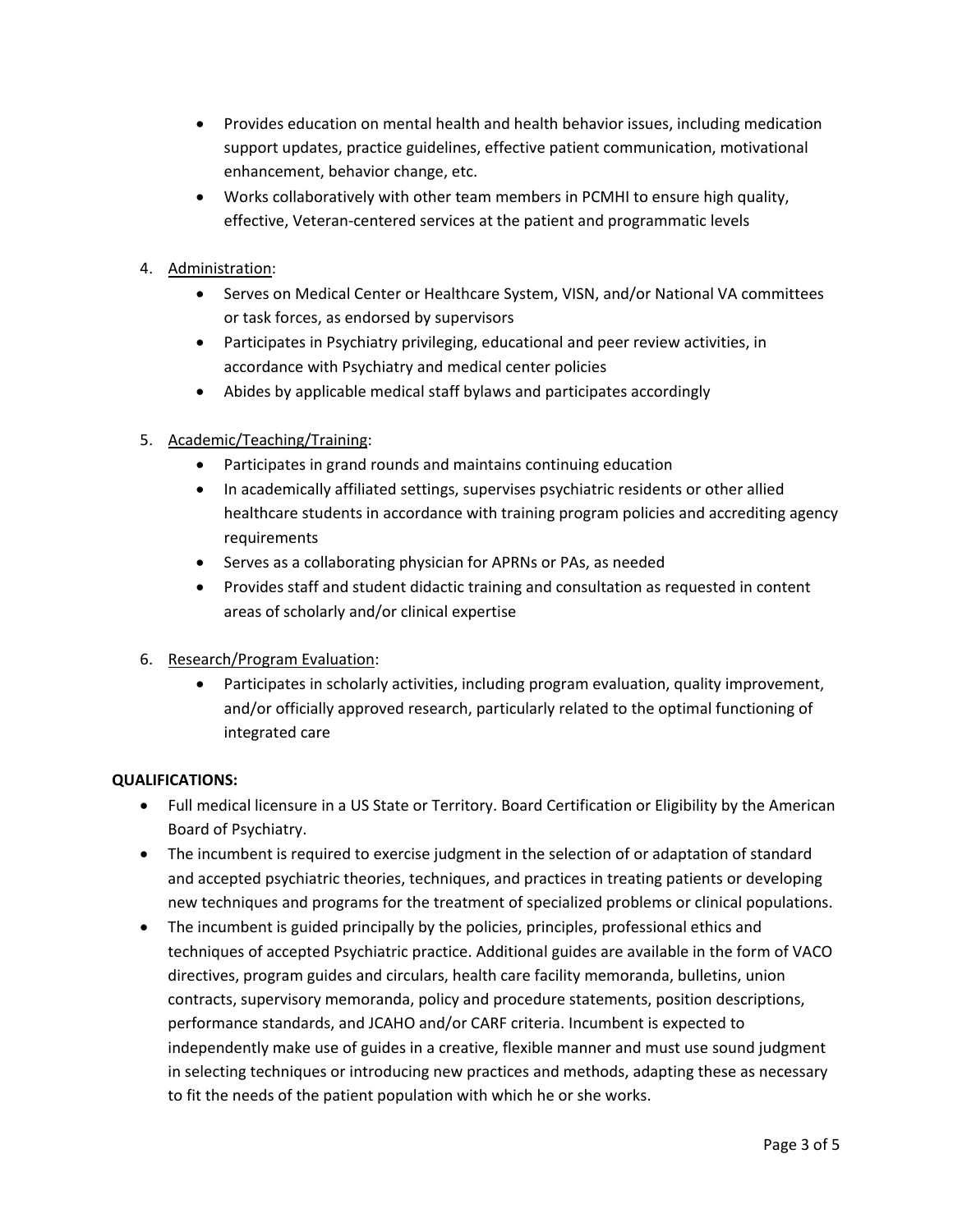### **SUPERVISORY CONTROLS:**

This incumbent reports directly to the PCMHI Coordinator/Program Manager for day-to-day program management needs and to the Lead Psychiatrist for discipline specific areas of practice. However, as a fully qualified psychiatrist with a high level of training, the incumbent carriers out duties with a high degree of independence. With difficult or complex cases, incumbent consults with the interdisciplinary team and leadership as indicated.

### **CUSTOMER SERVICE REQUIREMENTS:**

Incumbent meets the needs of customers while supporting VA missions. Consistently communicates and treats customers (Veterans, their representatives, visitors, and all VA staff) in a courteous, tactful, and respectful manner. Incumbent provides the customer with consistent information according to established policies and procedures. Handles conflict and problems in dealing with the consumer constructively and appropriately.

#### **AGE, DEVELOPMENT, AND CULTURAL NEEDS OF PATIENTS REQUIREMENTS:**

The position requires the incumbent possess or develop an understanding of the particular needs of Veterans, including, but not limited to knowledge and sensitivities of age-specific, gender-specific, cultural beliefs and practices, war-era related, and alternative lifestyles of Veterans and their families/caregivers. Sensitivity to the special needs of patients must be consistently achieved.

#### **COMPUTER SECURITY REQUIREMENTS:**

- Protects printed and electronic files containing sensitive data in accordance with the provisions of the Privacy Act of 1974 and other applicable laws, Federal regulations, VA statutes and policy, and VHA policy
- Protects data from unauthorized release or loss, alteration, or unauthorized deletion
- Follows applicable regulations and instructions regarding access to computerized files, release of access codes, etc.
- Utilization of CPRS/Cerner to execute several office automation functions such as storing and retrieving electronic documents and files; activating printers; inserting and deleting text, formatting letters, reports, and memoranda; and transmitting and receiving email.
- Utilization of the Veterans Health Information and Technology Architecture (Vista) to access information in the Medical Center Computer System

#### **GUIDELINES:**

The incumbent uses professional knowledge, skills, and experience derived from education, previous and ongoing professional practice , VA SOP, VA Central Office Directives, NEPEC, professional literature, continuing education, and individual and group consultation.

#### **WORK ENVIRONMENT:**

Work performed will be within the Medical Center, however the position may have the opportunity for telework. The Medical Center environment involves everyday risks or discomforts which require normal